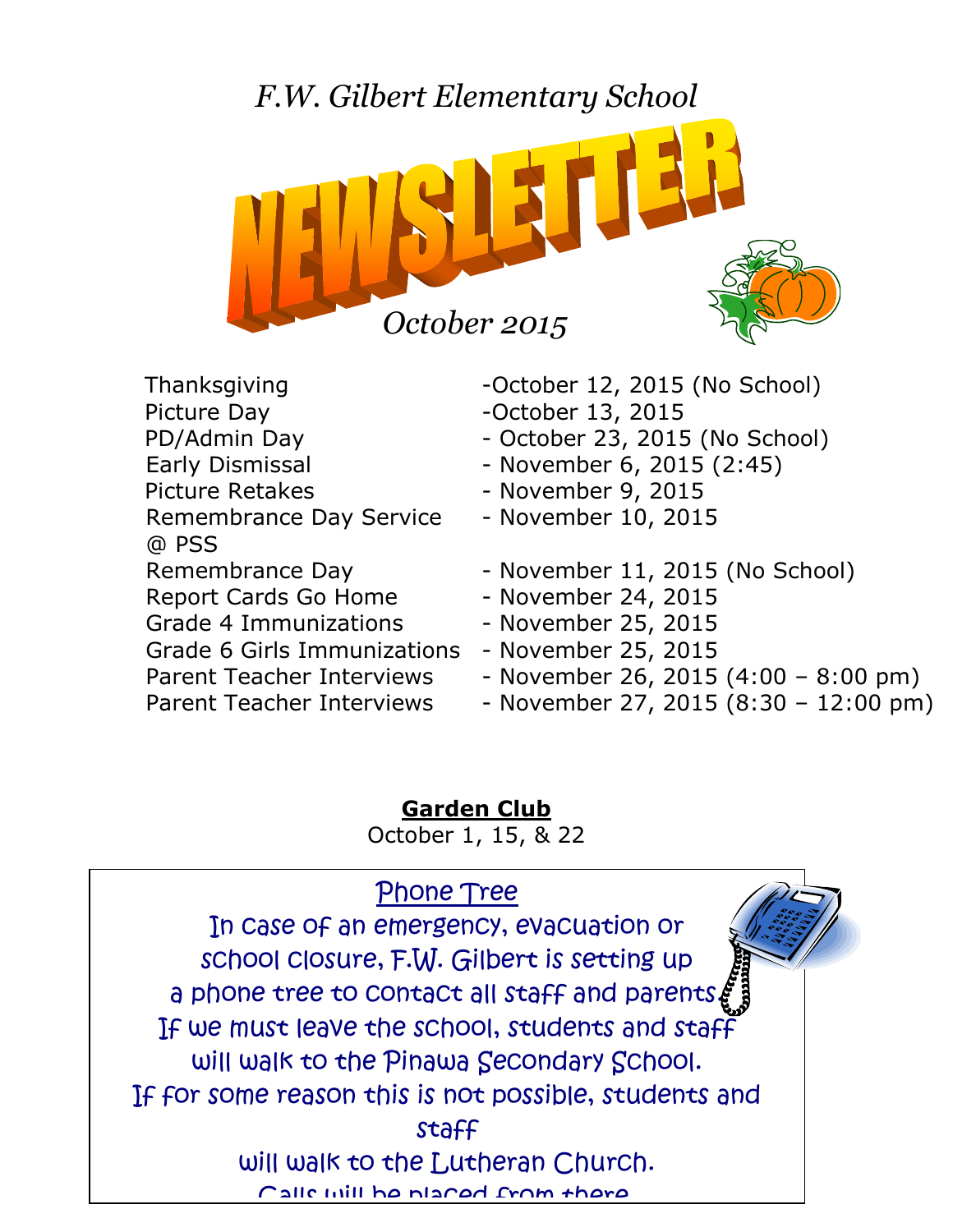## **Volunteers/Visitors**

**We are requesting that all parent volunteers and any visitors who come into the school, please sign in and out at the office. Entrance to the school is through the front doors off Massey. Thank you for your co-operation.**

#### **Choral Workshop**

The grade 5/6 students are invited to participate in a choral workshop conducted by an experienced and knowledgeable music clinician. The students that have registered for this event will be leaving the school @ 7:50 am the morning of October  $16^{\text{th}}$  and will be returned to their homes approximately by 9:30 that evening. Parents and families are welcome to attend the evening concert, at the Steinbach Mennonite Church, 345 Loewen Blvd in Steinbach, starting @ 6:00 p.m. Admission is \$2.00 per person.

**Halloween Parties Individual notes will come home from your child's class as to what they are doing for Halloween.** 



**Grade 3 Assessments**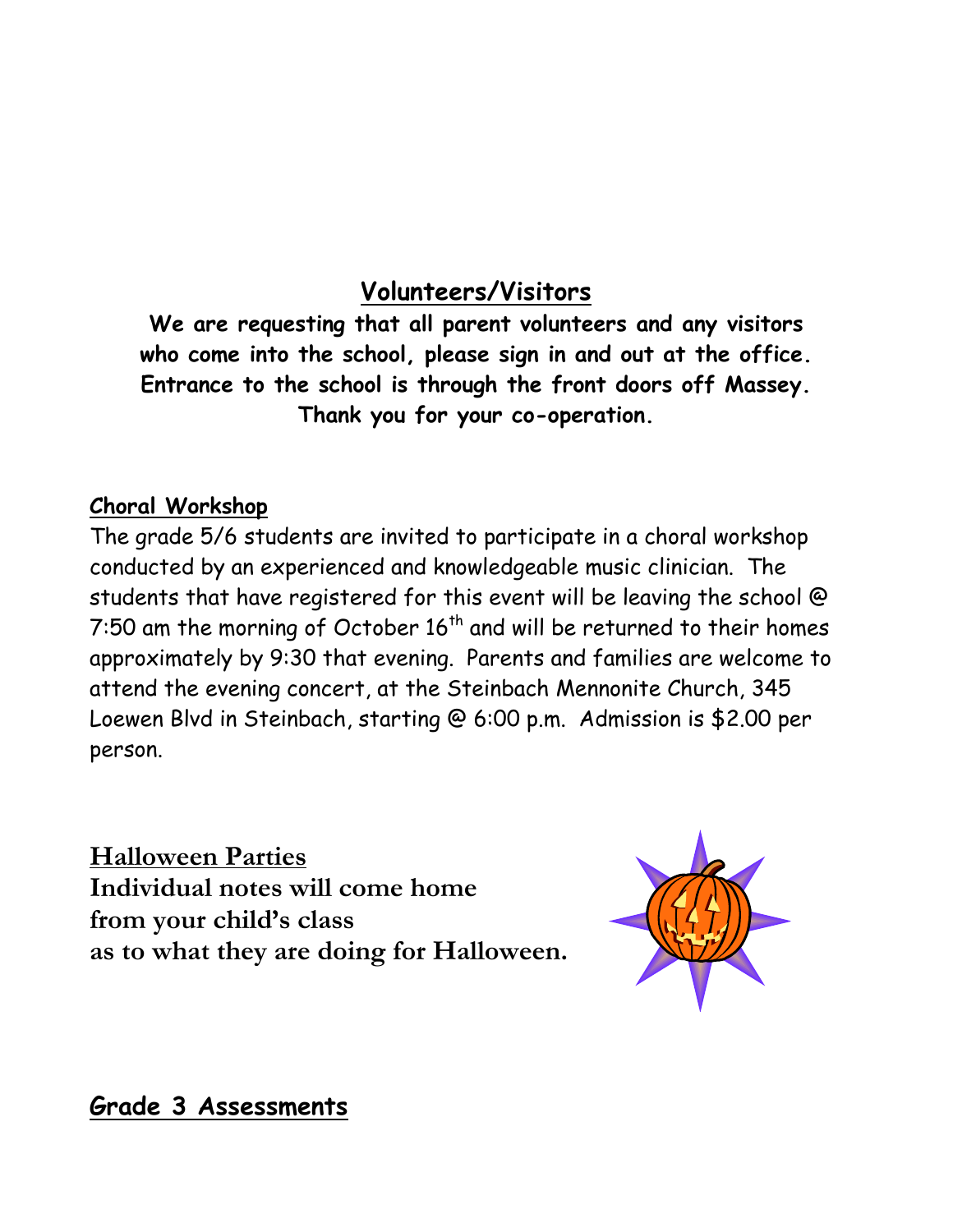**The following parent brochures regarding the assessment are posted online:**

**Your Child and the Grade 3 Provincial Assessment www.edu.gov.mb.ca/k12/assess/brochures/gr3\_assess.pdf**

## **Fundraising**

The Grade 5 & 6 students will be fundraising for their ski trip & Camp Arnes trip. They will be going door to door selling chocolates.



# POPCORN



Starting Friday, October 2nd we will be selling popcorn on Tuesday's and Friday's during nutrition break. \$1.00 per bag



## **Recognition Awards - September 2015**

Amy B. – Kindergarten – for being a kind helpful role model to her peers. Jillian S. – Gr. 1 – for quickly learning Grade 1 routines and always working her hardest.

Nyah P. – Gr. 2 – for being an awesome Grade 2 leader to her younger classmates.

Troy B. – Gr. 3 – for quickly learning and following our class rules and routines.

Celeste F. – Gr. 4 – for having a positive attitude and showing effort in her work.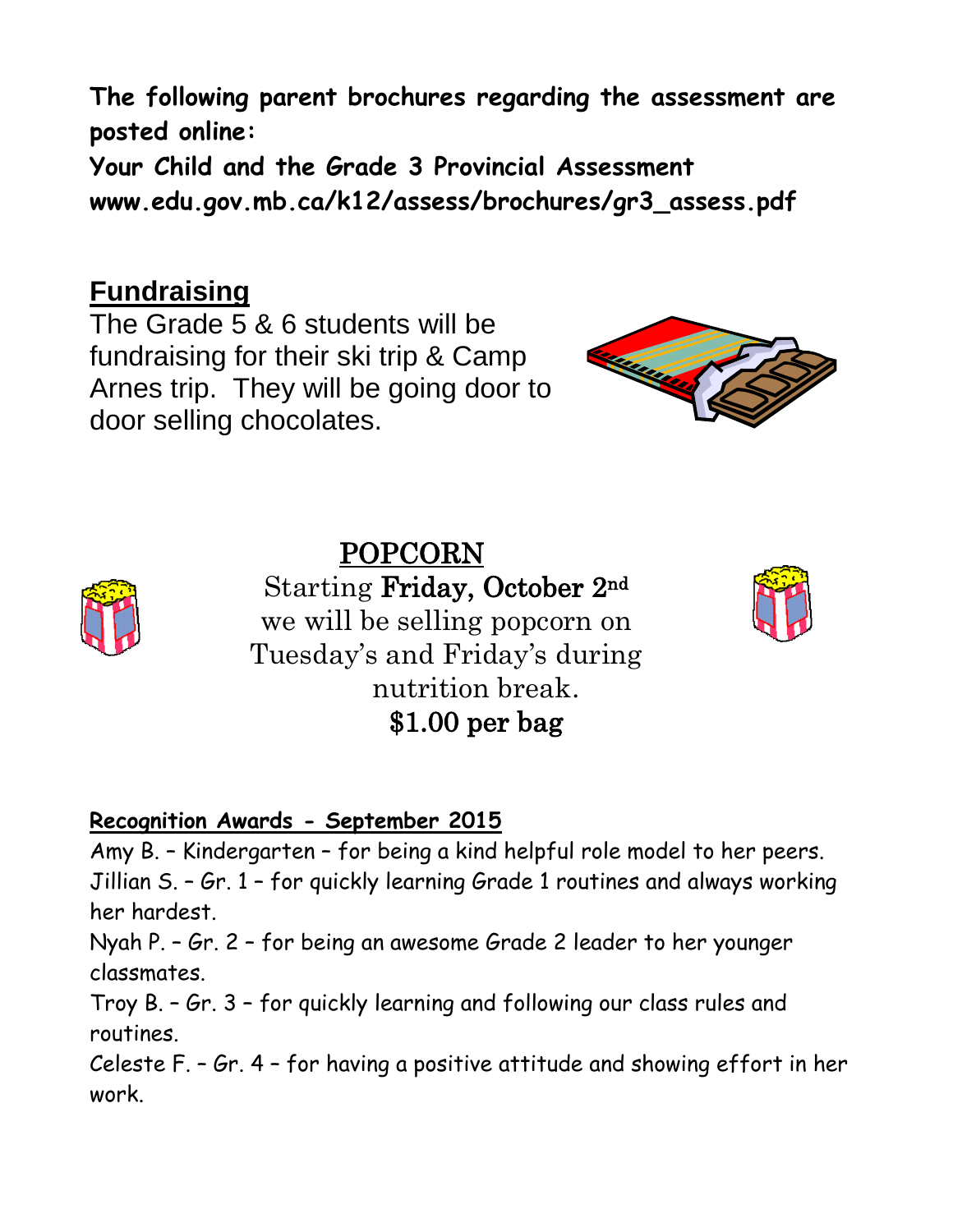Madison O. – Gr. 5 – for following routines of the classroom and putting effort into everything she does Nadia L. – Gr 6 – for learning classroom routines so quickly. Emi R. – Gr. 6 – for learning classroom routines so quickly.

## **Garden Club Fall Supper**

The produce in the school garden has been terrific this year! We will be holding our annual Fall Supper on Wednesday, October 7 at FW Gilbert School Kitchen, starting at 5:30. This event is open to garden club members and their families. Please call 204-753-2559 to reserve your spot!

#### **Principal's Message:**

**Happy October everyone! September seems to have flown by and we are into the second month of school already! It has been an excellent start and routines are being established to get to the good stuff…..learning.**

**The students from both FW Gilbert and Pinawa Secondary raised over \$6000 for the Terry Fox Foundation to be used for cancer research. In the past 11 years the total raised is now over \$32,000! It's an amazing feat considering our small population, congratulations!!! We even had some loss of hair due to reaching our goal amounts! Thanks to the staff and students who participated and supervised the event. A special thanks to Madison Backer who led our warm-up to get us moving for our event!** 

**It is that time of year when the deer become more aggressive so talk to your children about staying far away from the bucks. I also encourage everyone to speak to your children about bike safety. Review the rules of the road and watch how they ride on the streets.**

**I had the good fortune to be able to ride along on the Grade 7 & 8 Bike trip last week. What a great way to spend time with kids from the school community. I saw kids being resilient when the wind was in their face or the pace was a little too fast, and supportive of each other when someone else was struggling. It was really great to see them participate and feel good about accomplishing such a long ride and then camp for two nights. The FW Gilbert kids have something awesome to look forward to.**

**Four of our students participated in the Athletics Manitoba Provincial Cross Country meet at Kilcona Park in Winnipeg last week as well. It was a great experience with hundreds of kids participating from all over! Ella, Jaida, Nolan and Lochlan were all great ambassadors for FW Gilbert and finished the race with smiles on their faces.**